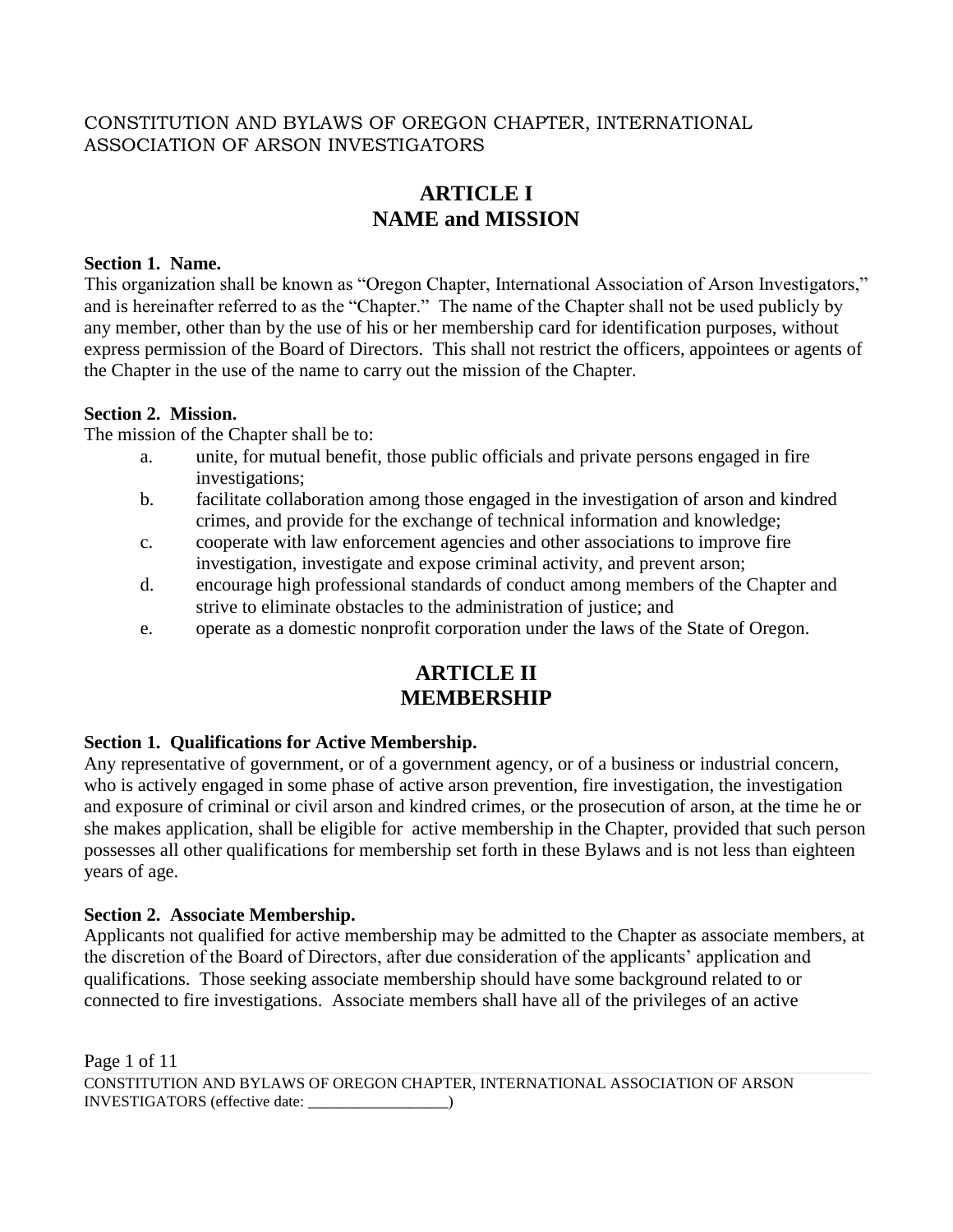member, with the exceptions of voting and holding office. The Chapter may, by majority vote of active members present, exclude associate members from any particular meeting of the Chapter.

### **Section 3. Admission Procedure.**

- a. All applications for membership shall include two references who are involved in fire or firerelated service as well as a current paid IAAI member sponsor. The membership form shall be submitted to the Secretary/Treasurer of the Chapter, who shall contact references, and present the names and qualifications of each applicant to the Board of Directors for approval by preliminary vote of the Board of Directors via email.
- b. All applicants approved by preliminary vote of the Board of Directors shall be admitted to the Chapter as probationary members for a period of at least three months, or when the next full quorum of Board of Directors meet. If no Board Member makes a move to revoke membership for the applicant within the three month probationary period, then the probation status will be void and the member will be granted full membership privileges at the Board meeting.

### **Section 4. Annual Membership Fees and Dues.**

- a. Annual membership fees and dues for active and associate membership in this Chapter shall be fixed by a majority vote of the Board of Directors, and shall be paid in advance commencing October 1st of each year in a manner prescribed by the Board of Directors and implemented by the Secretary/Treasurer.
- b. Applicants for membership in the Chapter shall submit payment of annual fees and dues with each application for membership and, upon approval of such application, said payment will satisfy his or her annual fees and dues obligation through the September 30th following the approval of his or her application. If the probationary period is revoked, the applicant will receive a full refund. No prorated annual fees and dues will occur. Applicants for renewal shall pay the full amount of annual fees and dues to the Chapter within thirty (30) days of receiving notification from the Secretary/Treasurer.
- c. The Secretary/Treasurer shall notify, in writing or email, any member who fails to pay annual fees and dues, or other financial obligations owed to the Chapter, within thirty (30) days after the initial due date. If the fees or dues are not received within thirty (30) days after receiving notice, a late penalty fee, to be approved by the board will be assessed per month, for a total of four months from the initial due date. After one hundred twenty (120) days, the membership shall be revoked.
- d. The individual whose membership has been revoked shall be required to reapply for membership.

#### **Section 5. Lifetime Membership.**

Those members who have been awarded a Lifetime Membership shall have all the rights and privileges of an active member without assessment of annual membership fees or dues.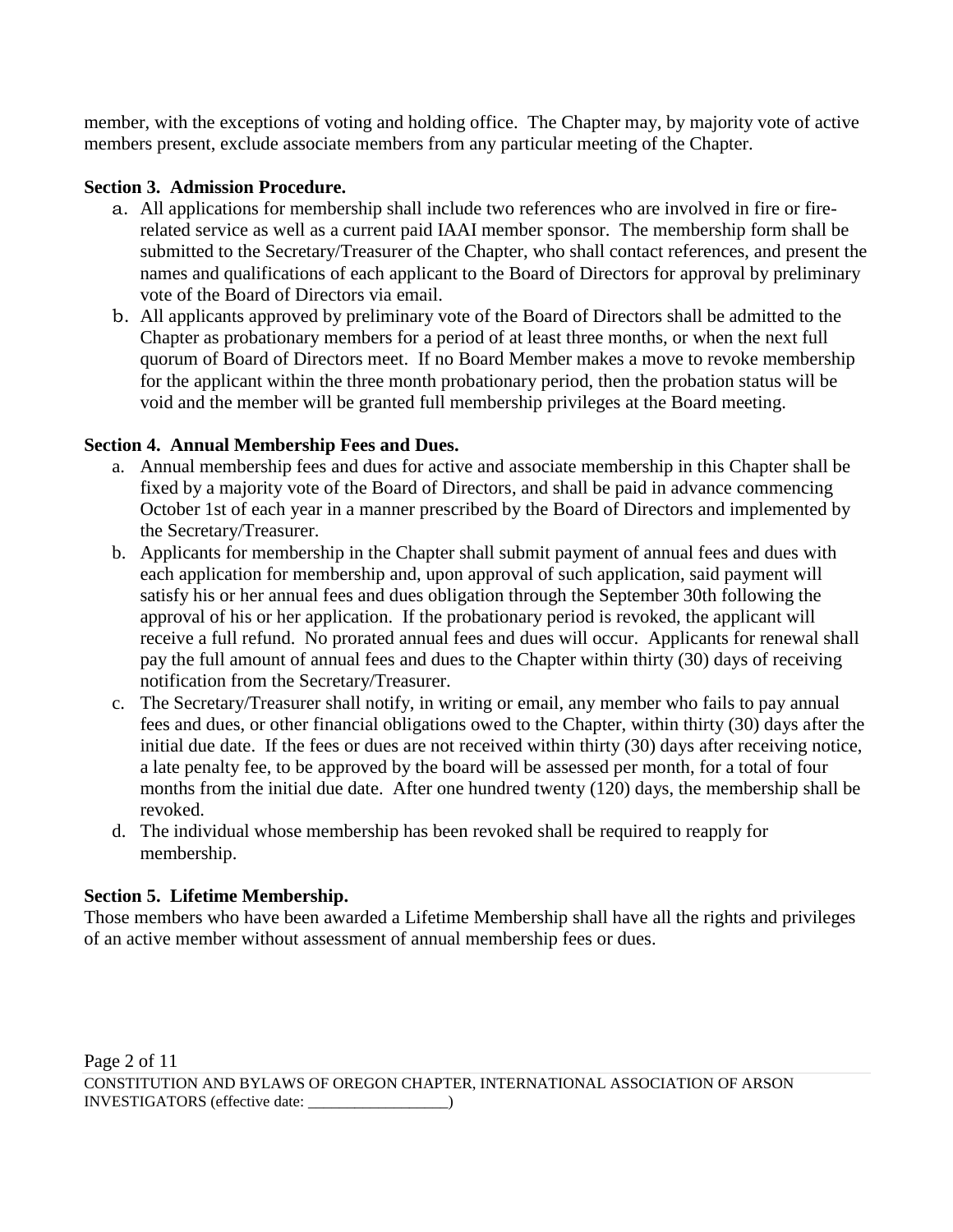### **Section 6. Corporate Sponsorship.**

Those entities who do not meet the qualifications for Active or Associate membership and would like to be involved in the organization may make a minimum \$250 annual donation to the Chapter and be provided a Corporate Sponsorship certificate.

- a. The Corporate sponsorship does not allow voting at the Annual General Meeting.
- b. The \$250 will be earmarked as a line item in the accounting books for the Arson Reward Program. This sponsorship will also be added into any Annual General Meeting advertising that may occur.

### **Section 7. Suspension, Termination or Expulsion of Membership:**

- a. The Board of Directors may place on probation, censure, suspend or terminate the membership of any member. The Board will implement a procedure that is fair and reasonable when a complaint is made against a member for any of the following, but not limited to:
	- 1. falsifications or misrepresentations in application for membership,
	- 2. conduct in a manner prejudicial to the good name or best interest of the Chapter,
	- 3. exhibits traits of character or conduct inconsistent with the mission of the Chapter, and/or
	- 4. questionable conduct which may include questionable ethics or integrity issues.
- b. A special committee shall be called by the Board of Directors to investigate the allegation made against a member and take into consideration all of the relevant facts and circumstances. If a finding of removal is agreed upon by the majority of the special committee, then the issue will be forwarded to the Board of Directors for a final vote.
- c. Removal Procedures
	- 1. A letter from the President of the Chapter shall be sent within fifteen (15) days of the decision of the Board to the proposed member. This letter shall list the allegation and reasons for the removal and a date of suspension or termination of membership. The letter shall be sent by first class or certified mail to the last known address of the member shown on the Chapter's records.
	- 2. The member shall have an opportunity to respond either orally or in writing to the President of the Chapter within five (5) days before the proposed termination/suspension date. The President has the capability to either enforce the termination/suspension, or bring the issue back to the Board of Directors for further investigation.
	- 3. Any proceeding challenging suspension or termination, including a proceeding in which defective notice is alleged, must be commenced within one year after the effective date of the suspension or termination.
- d. Reinstatement of Membership
	- 1. Any former member may be reinstated to membership in the Chapter at the discretion of, and by a majority vote of the Board of Directors.
	- 2. Any former member must not be in arrears in the payment of dues or any other financial obligation to the Chapter for consideration of reinstatement.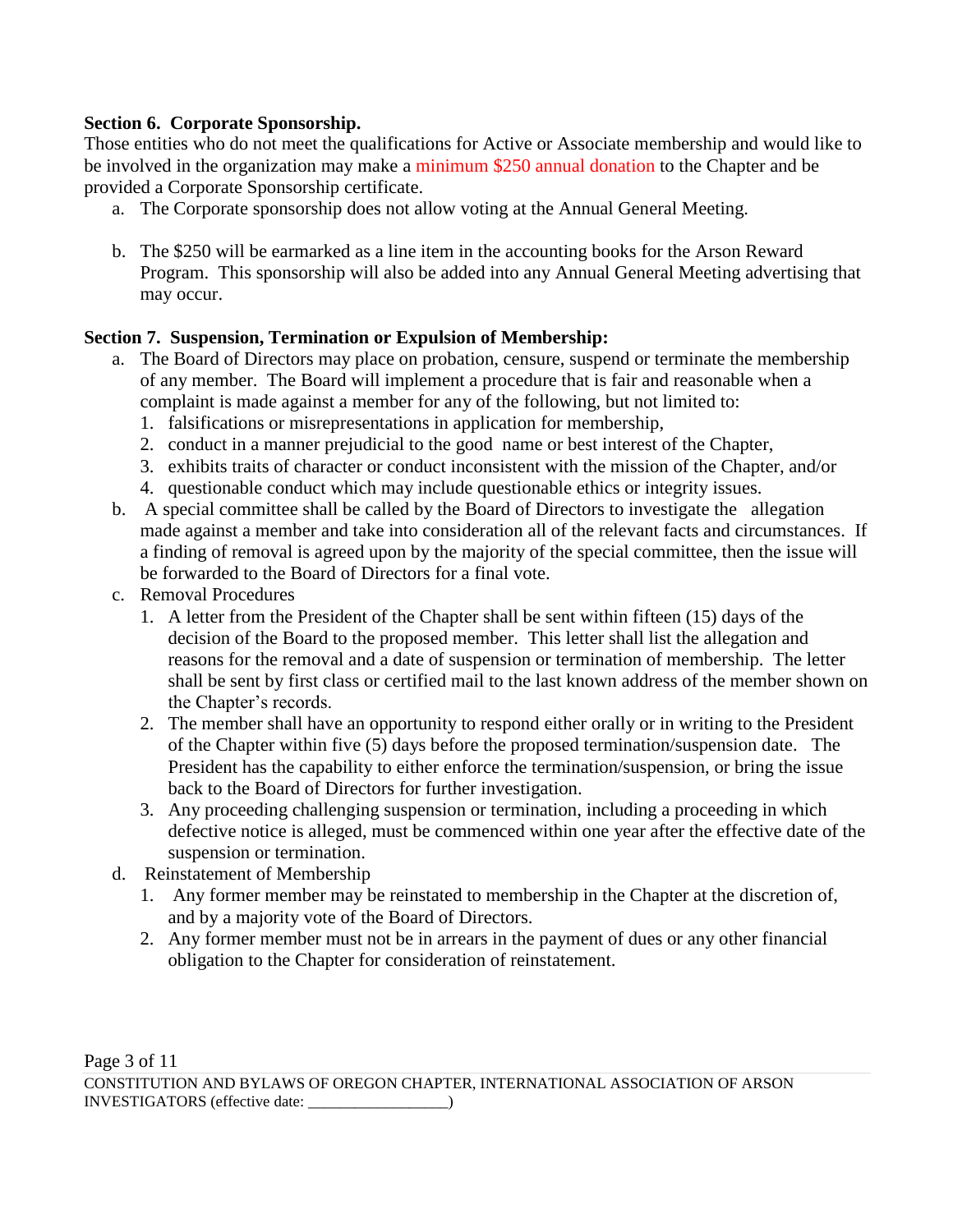# **ARTICLE III GOVERNANCE**

#### **Section 1. Officers.**

a. The elected officers of this Chapter shall be a President, First Vice President, and Second Vice President. These officers shall perform the duties prescribed by these Bylaws and by the parliamentary authority adopted by the Chapter.

### **Section 2. Board of Directors.**

- a. The Board of Directors of this Chapter shall be the officers, as well as six duly elected members of the Chapter.
- b. These directors shall perform the duties prescribed by these Bylaws and by the parliamentary authority adopted by the Chapter.
- c. Elected members of the Board of Directors shall become members of the national International Association of Arson Investigators.

## **Section 3. Qualification of Candidates for Elected Officer or Director.**

- a. Candidates for the office of President, First Vice President and Second Vice President, must have served a minimum of one year on the Board of Directors.
- b. Any active member of the Chapter may stand for election to the position of Director, subject to the following conditions:
	- 1. The candidate has been an active member of the Chapter, in good standing, for a period of at least three years;
	- 2. The candidate has a minimum of three years experience in a responsible position in some phase of fire service, law enforcement, criminal or civil fire investigation, prevention, or prosecution;
	- 3. The candidate has provided a letter of support from the candidate's employer, acknowledging the employer's understanding of the time and commitment required for the candidate's participation in future Chapter and Board of Directors activities, and reflecting the employer's support for the candidate's commitment;
	- 4. No member may be nominated or stand for election for more than one office or position per election; and
	- 5. No member may serve more than two consecutive terms as President, First Vice President, or Director.

#### **Section 4. Terms of Office.**

- a. President, Vice President, and Second Vice President shall hold office for a term of one year from the date of election, and until the election and confirmation of their respective successors.
- b. All other directors shall serve for a term of three years from the time of their election, and until the election and confirmation of their respective successors. The terms of directors shall be so arranged that two directors retire each year.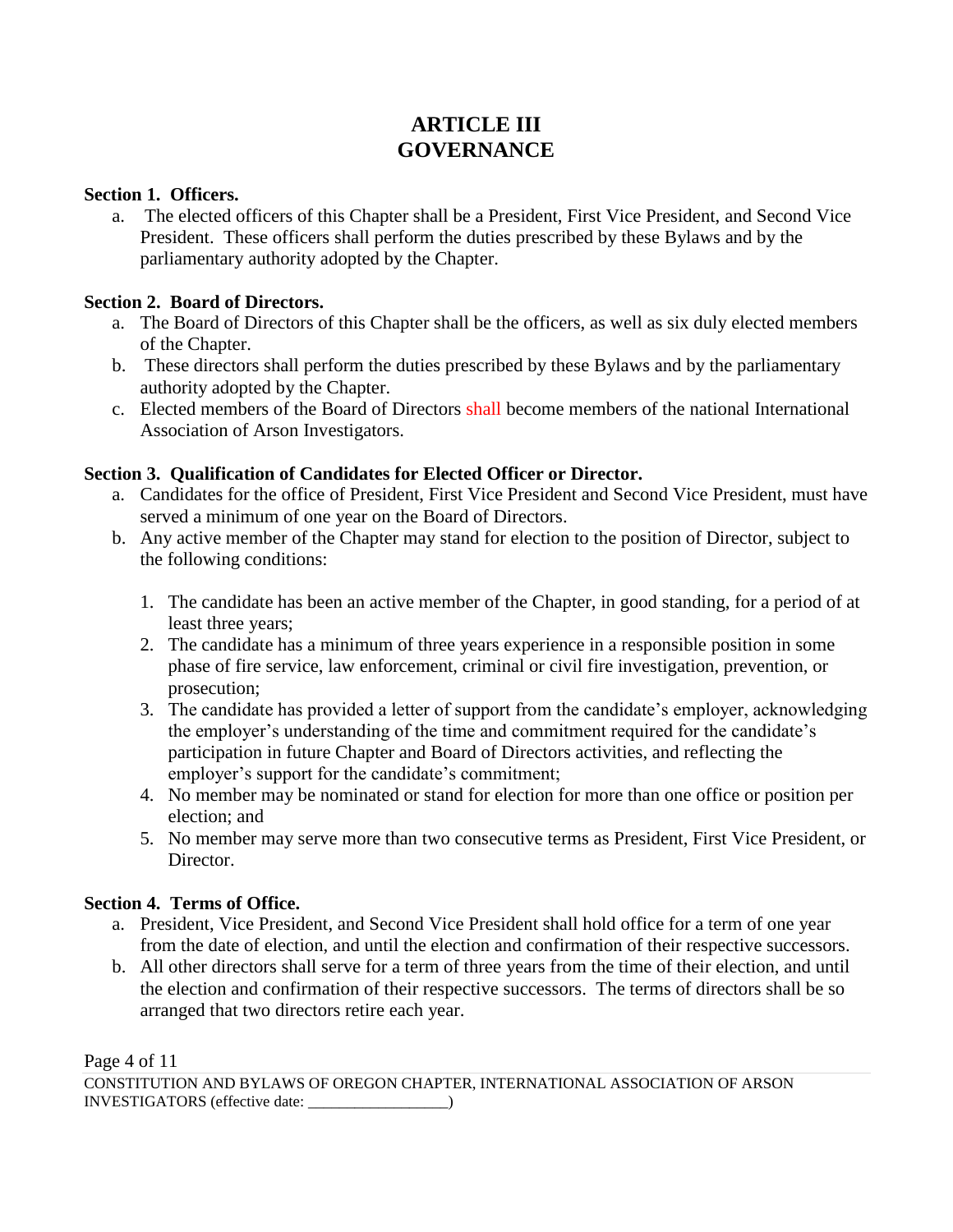c. No member of the Chapter may be re-elected to the Board of Directors immediately following two consecutive terms as director.

#### **Section 5. Election Procedures.**

All directors and the office of Second Vice President shall be elected at the Annual Meeting of the Chapter, to fill terms soon to expire, pursuant to the following procedures:

- a. The Secretary/Treasurer shall arrange for ballots listing all qualified candidates, in an order selected at random, to be distributed to all members of the Chapter in attendance at the Annual Meeting of the Chapter upon verification of active or lifetime membership;
- b. The First Vice President shall administer the balloting, under the direction of the Board of Directors, with additional assistance designated as necessary;
- c. In the event of a tie vote between candidates for the same position, an additional ballot, which contains only the names of the tying candidates, will be distributed during the Annual Meeting. These additional ballots will be used to determine the election, and will be reopened as often as necessary until the position is filled. If the tie continues after three additional ballots, a mandatory fifteen minute recess will be called, after which the balloting will continue until the tie is resolved and the successful candidate is elected; and
- d. The results of the election shall be announced at the Annual Meeting, and each newly elected officer and director confirmed at the first meeting of the Board of Directors following the Annual Meeting.

## **Section 6. Ex-Officio Director.**

Each retiring President shall become an ex-officio member of the Board of Directors immediately upon retirement, and shall retain ex-officio status until the retirement of his or her immediate successor from the office of President. The ex-officio member has no vote status on the Board of Directors. In the event of a tie vote, the ex-officio member will cast the tie breaking vote.

## **Section 7. Appointed Officials.**

The President, with the approval of the Board of Directors, shall appoint the Chapter Secretary/Treasurer and any additional officials or consultants necessary to carry out the business and mission of the Chapter.

**Secretary/Treasurer.** The Secretary/Treasurer shall be custodian and sole depositor of the funds of the Chapter pursuant and subject to the direct supervision of the President and the Board of Directors, and shall disburse by check, credit card, electronic transfer or other means as such funds as expressly authorized by the President or Board of Directors, or other transactions necessary to fulfill the day to day operations of the Chapter and in compliance with the IRS as well as generally acceptable accounting principles and practices. The Secretary/Treasurer shall render a complete summary of the financial accounts of the Chapter, and provide an accounting of all assets, liabilities, income, expenditures, collections, disbursements, and balances, during the Annual Meeting of the Chapter and at such other times as requested by the Board of Directors. A written copy of this accounting shall be made available to any active or lifetime member of the Chapter upon written request. The Secretary shall also keep the records and

Page 5 of 11

CONSTITUTION AND BYLAWS OF OREGON CHAPTER, INTERNATIONAL ASSOCIATION OF ARSON INVESTIGATORS (effective date: \_\_\_\_\_\_\_\_\_\_\_\_\_\_\_\_\_\_)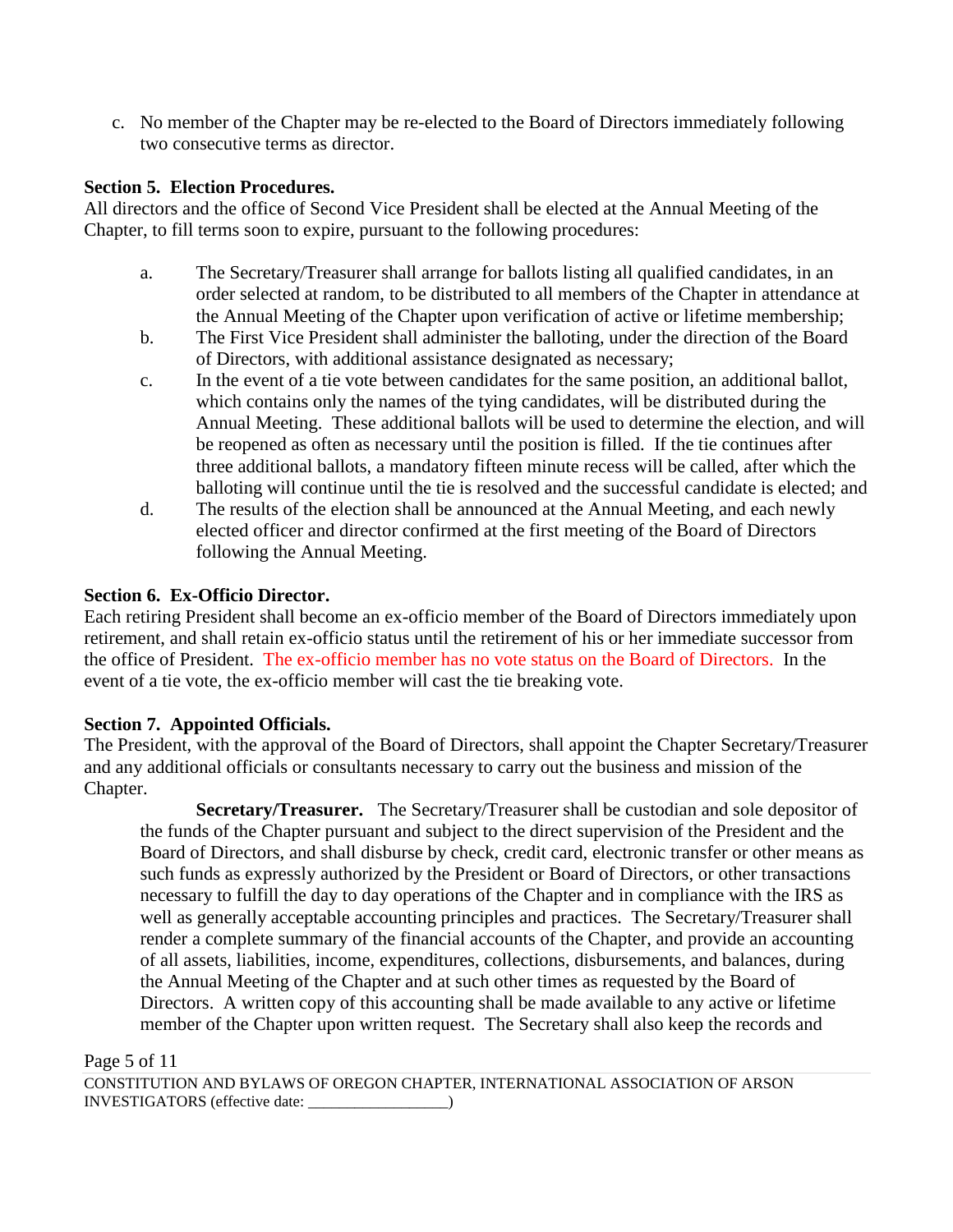minutes of the Chapter Board meetings, maintain an updated roll of all members of the Chapter, safely store these Bylaws and all other documents of value, review and acknowledge all communications directed to the Chapter in general or to the Secretary/Treasurer specifically, and perform other duties as assigned by the Board of Directors.

Appointed officials shall serve under the direction and immediate supervision of the President and/or the Board of Directors and shall not have the right to make motions or vote, nor any of the other rights or obligations of officers, directors, or ex-officio directors.

Appointed Officials can be removed from the Board at any time pursuant to a vote by the Board of **Directors** 

# **Section 8. Duties of Officers, Directors and Governance.**

The control, direction, and management of the Chapter shall be vested in and carried out by the Board of Directors. The Board of Directors shall have general supervision of the affairs of the Chapter between its annual or other meetings; fix the hour, place and agenda of such meetings; promulgate, amend, and revise policies and procedures for the good of the Chapter; make recommendations to the Chapter; and perform such other duties as are specified in these Bylaws. The Board of Directors shall have full power to initiate and transact all business necessary to the existence of the Chapter and the pursuit of its mission. The Board of Directors shall also have the duty to supervise, encourage, aid, and provide reasonable assistance for the development and activities of the Districts. A quorum for the purposes of voting and conducting other business of the Chapter shall consist of 2/3 members of the Board of Directors.

- a. **President.** The President shall be the chief executive officer of the Chapter and of any District branches. The President shall preside at the Annual Meeting of the Chapter and all meetings of the Board of Directors, supervise and coordinate the activities of the Chapter, supervise and coordinate the activities of the officers, directors, and committees of the Chapter. The President shall also be able to call for special committees as necessary to carry out the business and mission of the Chapter. The President shall also be responsible for reporting to the membership of the Chapter on the status of the Chapter and the activities of the Board of Directors. The President is responsible to ensure that the District branches abide by the bylaws and procedures established by the Board of Directors.
- b. **First Vice President.** The First Vice President shall be the chief financial officer of the Chapter. The First Vice President shall also fulfill the duties of President in the event of any absence, incapacity, or removal from office of the President.
- c. **Second Vice President.** The Second Vice President shall fulfill the duties of the First Vice President, should that position become vacant, and succeed to the position of President, if the First Vice President is unable to fulfill the position.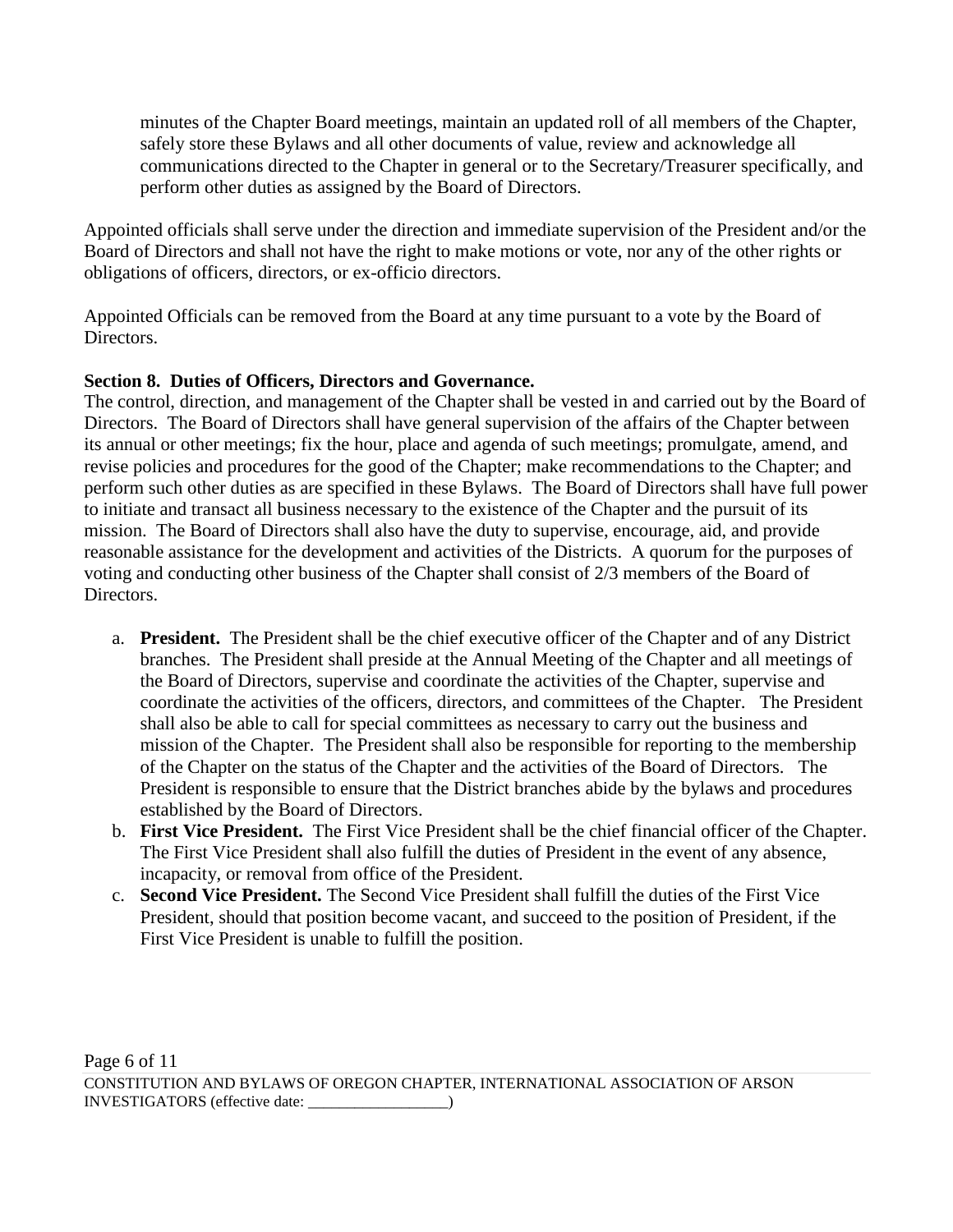## **Section 9. Resignation or Removal of Officers or Directors**

An officer or director may resign at any time by delivering notice to the Board of Directors through the Secretary/Treasurer.

- a. A resignation is effective when the notice is given, unless the notice specifies a later effective date. If a resignation is made effective at a later date and the Chapter accepts the later effective date, the Officers and Board of Directors may fill the pending vacancy before the effective date if the board or any other person provides that the successor does not take office until the effective date.
- b. Once delivered, a notice of resignation is irrevocable unless revocation is permitted by the Board of Directors.
- c. An Officer or Director may be removed from office or board position at any time with cause upon a majority vote of the Chapter membership.

### **Section 10. Vacancies**

In the event than an Officer or Director is unable to fulfill their term of office, and a vacancy arises between Annual Meetings, the following provision shall be applied to fill the vacancy:

- a. The President shall be succeeded by the First Vice President, who shall serve the remainder of the unexpired term and the next full term of the President;
- b. The First Vice President shall be succeeded by the Second Vice President, who shall serve the remainder of the unexpired term and the next full term of First Vice President;
- c. The office of Second Vice President or the position of Director shall be filled by nomination of the President and approval of the Board of Directors. The appointed Second Vice President or Director shall hold office only until the next Annual Meeting, at which time he or she must step down or stand for re-election.

#### **Section 11. Policies and Procedures**

The Board of Directors shall amend and revise policies and procedures for the operation of the Chapter. Policies and procedures amended or revised by the Board of Directors shall be in full force and in effect upon approval by a majority vote of the Board of Directors. All Districts will abide by the Chapter Policies and Procedures.

- a. The Secretary/Treasurer shall send copies of all new policies and procedures, and any revisions or amendments, within thirty (30) days of revision by the Board of Directors to the members of the board and the Districts.
- b. Any and all policies and procedures revised by the Board of Directors shall be presented for discussion and reconsideration at the Annual Meeting upon written request of any active District or member of the Chapter.

# **ARTICLE IV DISTRICT ORGANIZATION**

#### **Section 1. Definition and Purpose.**

All references to and use of the term "District" or "Districts" in these Bylaws, or in any other policies and procedures of the Chapter, shall mean those Districts duly recognized and chartered by the Chapter.

Page 7 of 11

CONSTITUTION AND BYLAWS OF OREGON CHAPTER, INTERNATIONAL ASSOCIATION OF ARSON INVESTIGATORS (effective date: \_\_\_\_\_\_\_\_\_\_\_\_\_\_\_\_\_\_)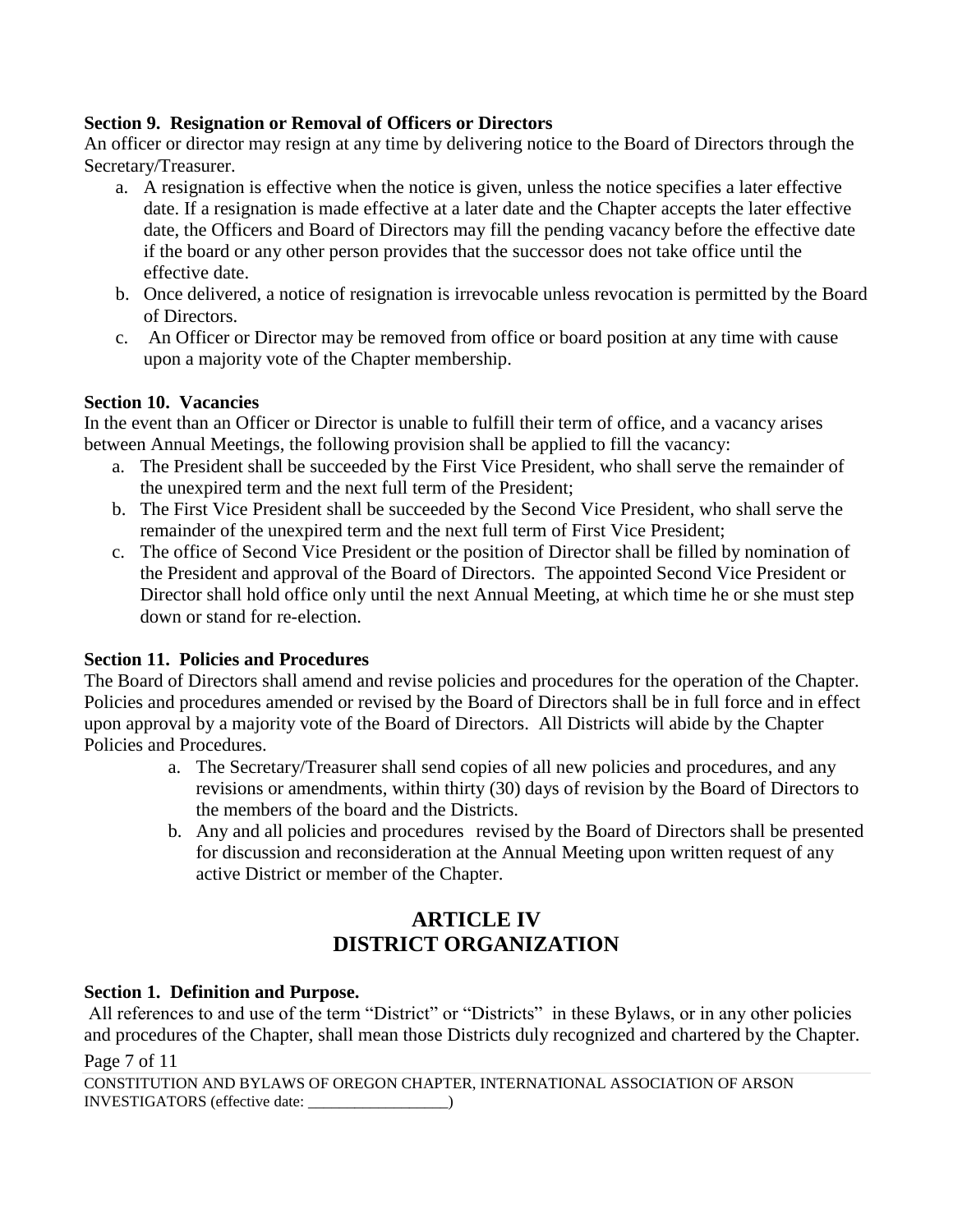The purpose of each District shall be to meet as a body of members of the Chapter, within a particular region, with the mission of exchanging information and training in the investigation of arson and kindred crimes.

**Section 2. Districts.** The Board of Directors may recognize and charter regional Districts of the Chapter upon written application and review of the proposed District, subject to the following conditions:

- a. Membership in any District shall be contingent upon membership in the Chapter and agreement to abide by the bylaws and policies and procedures established by the Chapter;
- b. Each District must have a minimum of ten (10) members. This requirement may be waived by the Board of Directors of the Chapter for good cause; and
- c. Each District must elect a chairperson and secretary, both of whom shall be active members of the Chapter in good standing, who shall be responsible for reporting the activities of the District to the Secretary/Treasurer of the Chapter, including the names and contact information of each member of the District, and ensuring that each member of the District is also a member of the Chapter.

# **Section 3. District Operating Procedures.**

The Districts of the Chapter shall be subject to the Bylaws and policies and procedures established by the Board of Directors and implemented through the Secretary/Treasurer.

# **Section 4. District Meetings.**

The number and timing of District meetings shall be at the discretion of each District, provided that no District meeting shall conflict in any way with the Annual Meeting of the Chapter or of the national IAAI annual meeting. Minutes shall be recorded and maintained for all District meetings and a copy forwarded to the Secretary/Treasurer or designee.

## **Section 5. District Grievances.**

In order to protect the best interests of the Chapter against potential sanctions imposed upon the Chapter for misconduct of a member or apparent member, any District receiving or filing a grievance against any member of the District or Chapter shall follow the procedures established in the bylaws and policies and procedures of the Chapter.

## **Section 6. Probation, Suspension or Revocation.**

The charter of any District may be suspended or revoked by a 2/3 majority vote of the Board of Directors, or placed on probation for cause that includes but not limited to: prolonged inactivity, loss of membership requirement, and failure to follow Chapter bylaws and policies.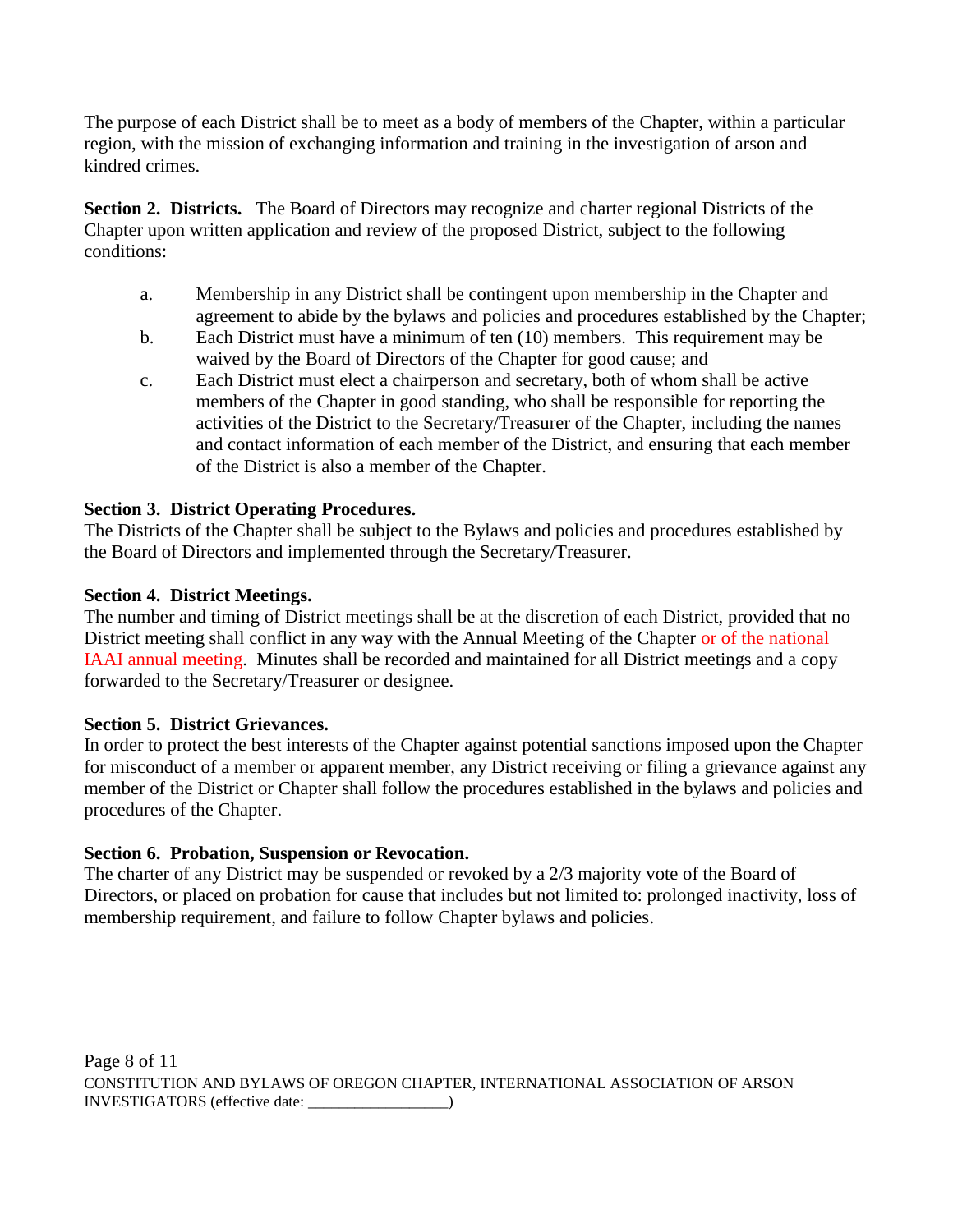# **ARTICLE V MEETINGS**

#### **Section 1. Parliamentary Procedure.**

All meetings of the Chapter, including all meetings of the Board of Directors and committees, and any dispute arising out of any such meeting, shall be governed and resolved by reference to the most recent edition of "Robert's Rules of Order" as revised.

#### **Section 2. Annual General Meeting.**

The Annual General Meeting shall be held in the month of September each year at such time and place as may be fixed by the Board of Directors. The Annual Meeting shall consist of, but not be limited to, a meeting of the Board of Directors and the Chapter membership, and a seminar providing continuing education and training for Chapter members. Elections shall occur, and other business may be presented or resolved at the Annual Meeting. The Annual Meeting shall begin at the time the Board of Directors convenes, and shall end upon adjournment of the assembly of the Chapter membership. Notice of the date, time, place, and agenda of the Annual Meeting shall be published electronically or mailed to members of the Chapter not less than thirty (30) days prior to convening the Annual General Meeting.

**Section 3. Meetings of Board of Directors.** The Board of Directors shall meet at least quarterly of each year. Meetings of the Board of Directors shall be attended by all officers, directors, and appointed officials of the Chapter, unless excused by the President for good cause, and shall be open to the chairperson and secretary of any District. Special meetings of the Board of Directors may be called by the President, if the President feels the need exists for the good of the Chapter. Notice of the date, time, place, and proposed agenda of any regular or special meeting of the Board of Directors shall be published electronically or mailed to each officer, director, ex-officio director, appointed official, and the chairperson and secretary of each District at least fifteen (15) days prior to convening the special meeting of the Board of Directors.

#### **ARTICLE VI RATIFICATION**

All provisions of these Bylaws shall take full force and effect, and be enforceable by the Chapter, upon ratification by 2/3 majority vote of all active members present at the Annual Meeting. Upon ratification, this shall be the only Constitution and Bylaws recognized and enforceable by the Chapter, and shall apply equally to all members of the Chapter, and shall supersede any and all constitutions, bylaws, policies and procedures previously adopted, ratified or enforced by the Chapter.

# **ARTICLE VII AMENDMENT**

#### **Section 1. Requirements.**

Amendments to these Bylaws may be proposed at any meeting of the Board of Directors, provided:

Page 9 of 11 CONSTITUTION AND BYLAWS OF OREGON CHAPTER, INTERNATIONAL ASSOCIATION OF ARSON INVESTIGATORS (effective date: \_\_\_\_\_\_\_\_\_\_\_\_\_\_\_\_\_\_)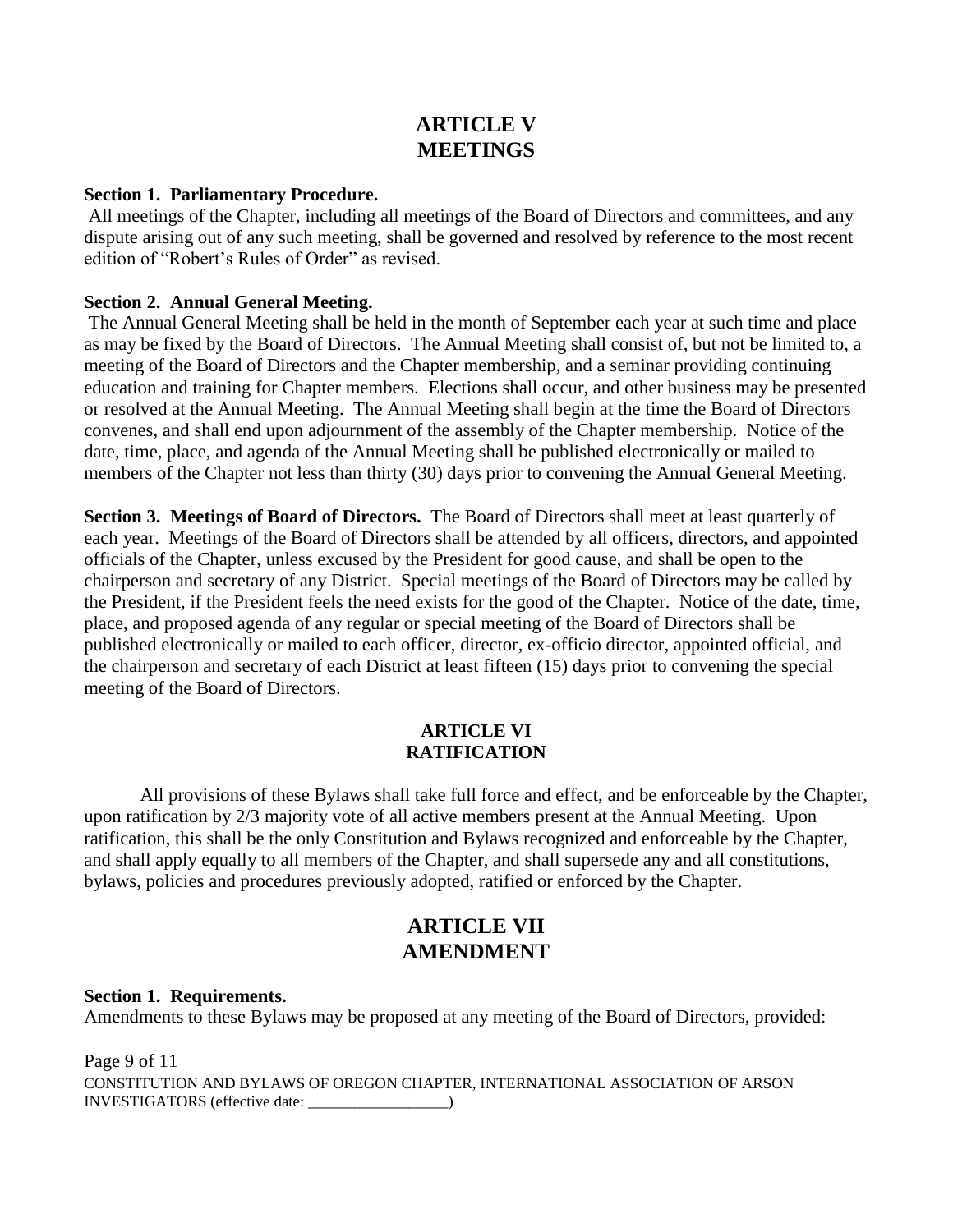- a. The proposed amendment is sponsored by at least one active District or member of the Chapter, is consistent with the mission of the Chapter, and is presented in a form consistent with the remainder of these Bylaws; and
- b. The proposed amendment is disseminated to the general membership for review, through publication in the most recent quarterly newsletter, website or otherwise, at least thirty (30) days before the next regular or special meeting of the Chapter.

#### **Section 2. Force and Effect.**

All amendments to these Bylaws shall take full force and effect upon ratification by 2/3 majority vote of all active members present of the Chapter at the next Annual Meeting following the proposal of the amendment. Upon ratification, any and all amendments to these Bylaws shall be recognized and enforceable by the Chapter, shall apply equally to all members of the Chapter, and shall supersede any and all inconsistent provisions of these Bylaws previously adopted, ratified or enforced by the Chapter.

# **ARTICLE VIII INTERPRETATION AND ENFORCEMENT**

This Constitution and Bylaws shall be interpreted under and enforced in accordance with the laws of the State of Oregon applicable to non-profit organizations organized and operated entirely within the State of Oregon. If any provision of this Constitution and Bylaws is judicially determined to be unenforceable or inconsistent with Oregon law, the remaining provisions shall nevertheless be enforceable and shall be construed as if the unenforceable or inconsistent provisions were deleted.

|    | AMENDED AND RE-ADOPTED BY THE BOARD OF DIRECTORS ON THE |  |
|----|---------------------------------------------------------|--|
| OF |                                                         |  |

RATIFIED BY THE MEMBERS ON THE \_\_\_\_\_ DAY OF \_\_\_\_\_\_\_\_\_\_\_\_\_\_\_\_\_\_\_\_\_\_\_\_\_, 20\_\_\_\_.

CERTIFIED BY THE SECRETARY ON THE \_\_\_\_\_\_ DAY OF \_\_\_\_\_\_\_\_\_\_\_\_\_\_\_\_\_\_\_\_, 20\_\_\_\_\_\_\_.

Secretary (print name)

\_\_\_\_\_\_\_\_\_\_\_\_\_\_\_\_\_\_\_\_\_\_\_\_\_\_\_\_\_\_\_\_\_\_\_\_\_\_

\_\_\_\_\_\_\_\_\_\_\_\_\_\_\_\_\_\_\_\_\_\_\_\_\_\_\_\_\_\_\_\_\_\_\_\_\_\_

Secretary (Signature)

Page 10 of 11 CONSTITUTION AND BYLAWS OF OREGON CHAPTER, INTERNATIONAL ASSOCIATION OF ARSON INVESTIGATORS (effective date: \_\_\_\_\_\_\_\_\_\_\_\_\_\_\_\_\_\_)